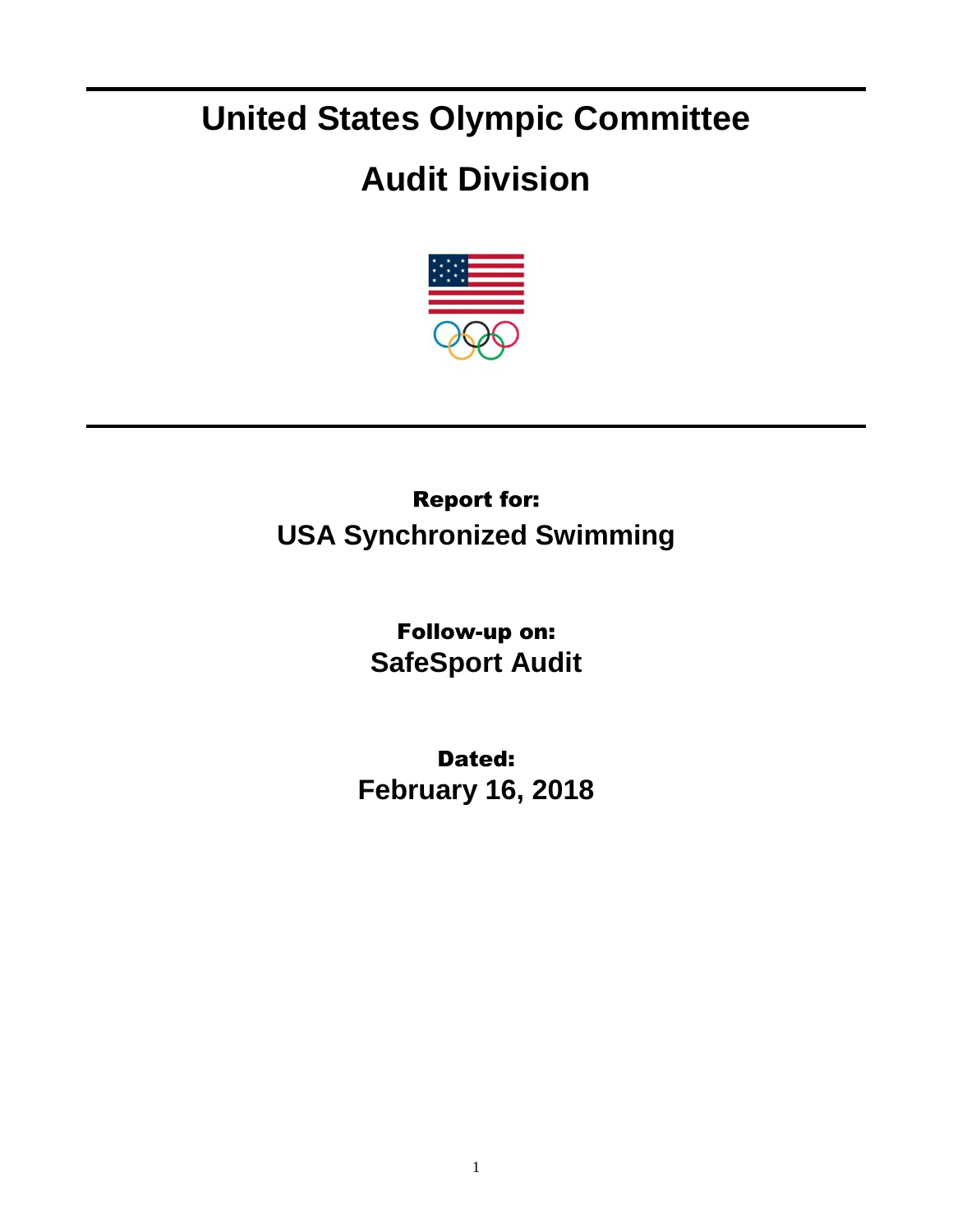UNITED STATES OLYMPIC COMMITTEE 1 Olympic Plaza Colorado Springs, CO 80909



February 16, 2018

Myriam Glez Chief Executive Officer USA Synchronized Swimming

Dear Myriam,

During the second and third quarter of 2017, Baker Tilly Virchow Krause (Baker Tilly) performed a SafeSport audit of USA Synchronized Swimming (Synchro). The purpose of the follow-up review is to report on the status of recommendations from the SafeSport audit of Synchro dated October 2017. Our methodology was limited to communication with Synchro and a review of various policies provided by the organization. The Audit Division did not perform additional audit work to verify action was taken. However, SafeSport will be tested during the routine audit process going forward.

The review found that two recommendations were implemented and are considered closed. Three recommendations are in process as Synchro is working to update its Athlete Safety Policy. We will continue to follow-up on all the recommendations that have an in process status.

We thank you and your staff for assisting in the follow-up review.

Sincerely,

pt Julle

Bridget Toelle, CPA, CIA Ellen Senf Senior Director, Audit Staff Auditor

Ellen of Senf

cc: Scott Blackmun Linda Loehndorf Rick Adams Shari Darst Gary Johansen Chris McCleary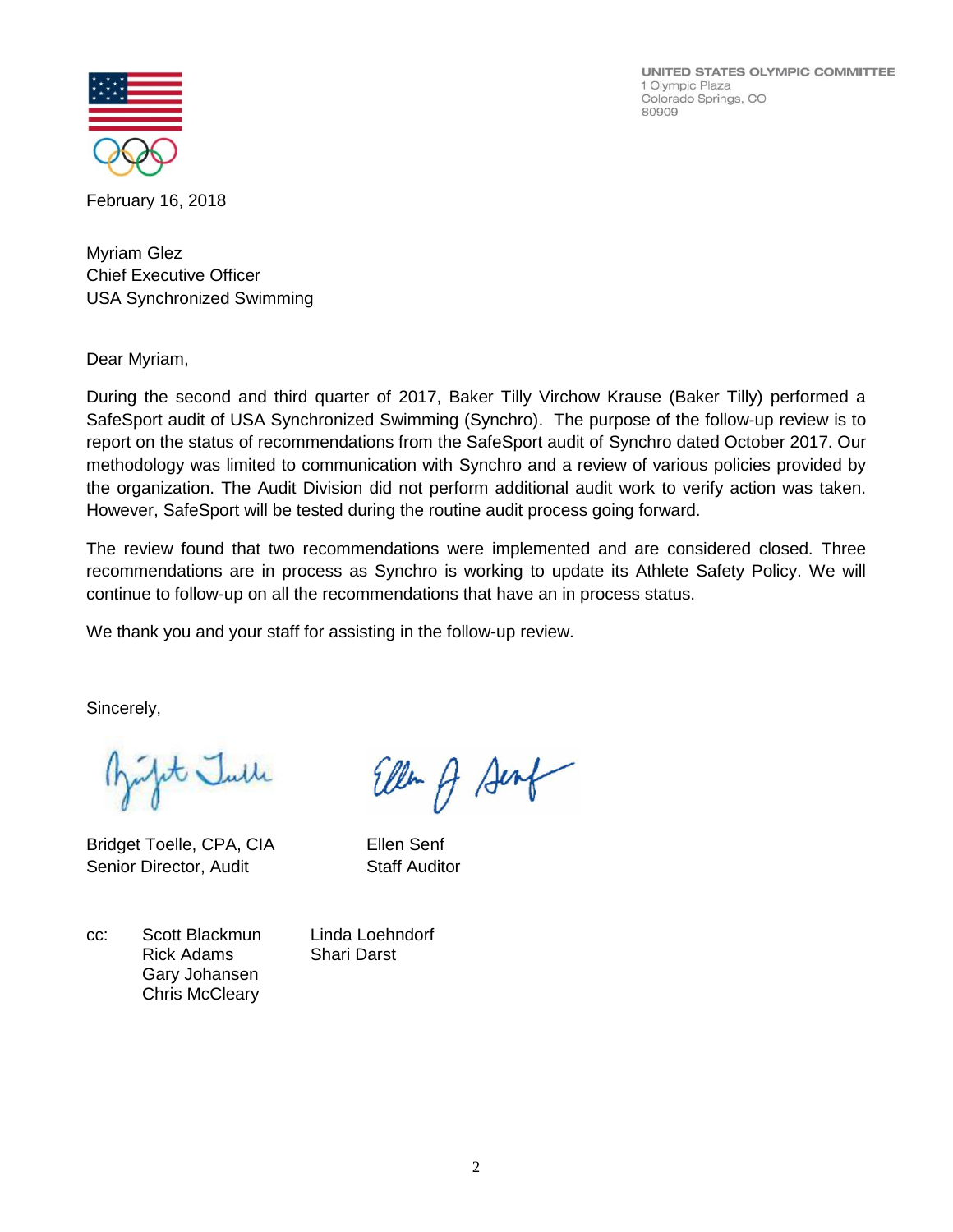

### *SafeSport Follow-up Report*

#### **USA Synchronized Swimming**

| <b>Follow-up</b><br><b>Status</b> | <b>Recommendation</b>                                                                                                                                                                                                                                                                                                                                                                                                                                                                                                                                                                                                                                                                                                                                                                                                                       | <b>Management</b><br><b>Response</b>                                                                                                                                                                                                                                                                        | <b>Follow-up</b><br><b>Action</b>                                                                                                                                                                 |
|-----------------------------------|---------------------------------------------------------------------------------------------------------------------------------------------------------------------------------------------------------------------------------------------------------------------------------------------------------------------------------------------------------------------------------------------------------------------------------------------------------------------------------------------------------------------------------------------------------------------------------------------------------------------------------------------------------------------------------------------------------------------------------------------------------------------------------------------------------------------------------------------|-------------------------------------------------------------------------------------------------------------------------------------------------------------------------------------------------------------------------------------------------------------------------------------------------------------|---------------------------------------------------------------------------------------------------------------------------------------------------------------------------------------------------|
| <b>In Process</b>                 | USA Synchro must update all<br>applicable SafeSport-related<br>documentation and administrative<br>materials to define and specifically<br>prohibit the six types of prohibited<br>misconduct identified in the Athlete<br>Safety Standards.                                                                                                                                                                                                                                                                                                                                                                                                                                                                                                                                                                                                | We agree with the condition<br>and recommendation.<br>September is our legislation<br>time and we are currently<br>reviewing our rules and<br>appendices. We will include<br>the recommendation within the<br>next 90 days and these will be<br>posted on website and<br>communicated to the<br>membership. | <b>USA Synchro is</b><br>revising its Athlete<br>Safety Policy.                                                                                                                                   |
| <b>Implemented</b>                | USA Synchro must require that<br>individuals it formally authorizes,<br>approves, or appoints (a) to a<br>position of authority over, or (b) to<br>have frequent contact with athletes<br>complete criminal background<br>checks and education and training<br>requirements in a timely manner and<br>before they have contact with<br>athletes to provide assurance that<br>they are educated on the<br>requirements of the Athlete Safety<br>Standards. USA Synchro must<br>consistently track and verify criminal<br>background checks and education<br>and training requirements are met for<br>all required individuals. USA Synchro<br>should review the testing results and<br>require all necessary individuals to<br>complete the necessary<br>requirements (i.e., criminal<br>background check and/or education<br>and training). | Since the completion of this<br>audit, the conditions have<br>been fulfilled.                                                                                                                                                                                                                               | USA Synchro has<br>implemented a<br>process to ensure<br>all required<br>individuals<br>complete<br>background checks<br>and SafeSport<br>education before<br>they have contact<br>with athletes. |